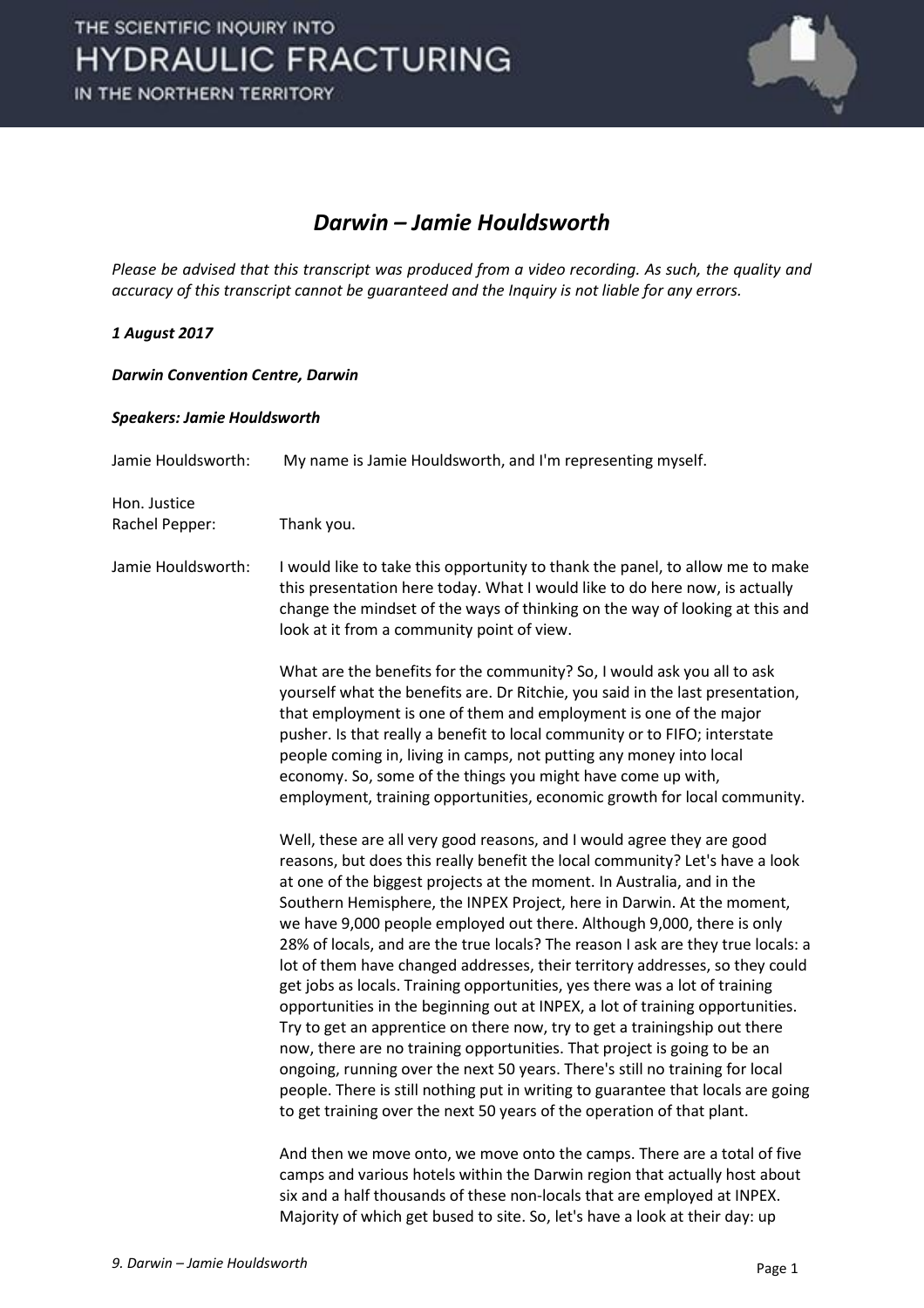

about 4:30ish, get on the bus about 5:30ish, get back home. Do they work out on site, in jail, as I like to call it, because you can't get offsite, you're onsite, you're locked in there. And then get back on the bus, get home about 6:00ish. So, that's about fourteen hours, you're looking at fourteen hours already and then to have dinner. So, are you going to go to the local restaurant? Are you going to somewhere like that? No. You are going to go to the camp mess, the camp mess where you don't have to leave camp. Everything that you can need is on camp. From the ability to buy alcohol, the ability to eat, drink, go to a gym, play tennis, whatever you want, all of that is already on camp. So, where is the benefit for local community there?

So, then that leaves you two hours, let's say you sleep eight hours, that leaves you two hours to go and do those duties, or go and do those extracurricular activities you might have and then move on. Once again, still not socialising with the local community. All you have to do is drive or walk down to Smith Street Mall. Smith Street Mall, a lot of shops are closing, a lot of businesses, good business, local businesses, are closing. And in the middle we've got 9,000 people that are apparently going to support the local economy or were supposed to support the local economy. Business are closing their doors as we speak, because they are not being supported. Drive through Winnellie, all the business, all the commercial businesses are actually closing up, moving on, moving out. This is not their jobs here, anymore.

Not to mention we go on the rosters. It's been mentioned a couple times at rosters. The rosters add an INPEX of four and one. The saying is, four and one brings family undone. Now that is when one partner is working out there for four weeks, one week off. There's that stress of being away from the family, that family support network and the mental implications that would give. So, on that note I'm going to ask the panel to think outside the box, when you're making your decision. Do not succumb to government pressures. Do not succumb to big businesses, or gas businesses that want this for whatever reasons that they have. But it is not for the benefit of the local communities. If anyone believes that the pipeline is for the benefit of the local communities, they are pulling the wool over your eyes. It is not what it is about. So, do not succumb to the government pressure, the big businesses or what they have to offer you. I would like you all to base your recommendations on what is in the best interest of the territorians and the local community. And that's it, thank you.

| Hon. Justice       |                                                                                                                                                                                                                                                                                                 |
|--------------------|-------------------------------------------------------------------------------------------------------------------------------------------------------------------------------------------------------------------------------------------------------------------------------------------------|
| Rachel Pepper:     | Thank you very much, Mr. Houldsworth. Have you had some personal<br>involvement with INPEX, have you been working there or -                                                                                                                                                                    |
| Jamie Houldsworth: | I'm not, but I know people who have, I know a lot of people who do, and I<br>know a lot of people who have had families destroyed from working on<br>major projects, yes.                                                                                                                       |
| Hon. Justice       |                                                                                                                                                                                                                                                                                                 |
| Rachel Pepper:     | I understand that. I just need you to correct one thing that you said about<br>I believe your words were about 'making the decision'. I am not sure or not<br>if you are referring to the lifting of the moratorium, but if you were, that's a<br>government decision; that's not our decision. |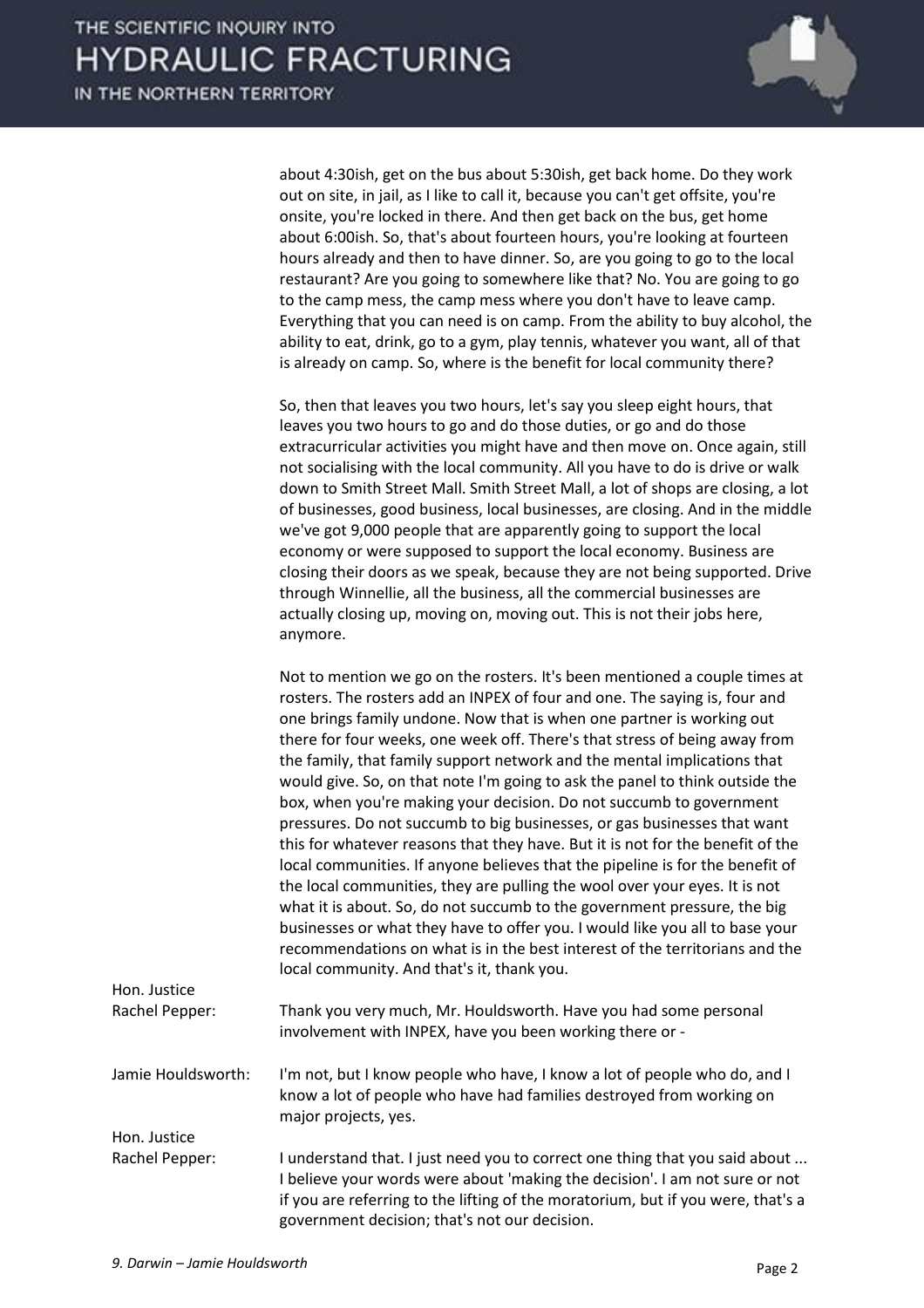

| Jamie Houldsworth:             | I'm making the recommendation -                                                                                                                                                                                                                                                                                                                                                                                                                       |
|--------------------------------|-------------------------------------------------------------------------------------------------------------------------------------------------------------------------------------------------------------------------------------------------------------------------------------------------------------------------------------------------------------------------------------------------------------------------------------------------------|
| Hon. Justice<br>Rachel Pepper: | Thank you, Sir. I just wanted to clarify that. Does anyone have any questions<br>for Mr. Houldsworth? Yes, Dr. Jones.                                                                                                                                                                                                                                                                                                                                 |
| Dr David Jones:                | Your last comments were directed towards the gas pipeline, you left it to a<br>very short part of your presentation, but what is your  I guess evidence, for<br>saying that the gas pipeline is not what it appears in terms of local<br>prospects? I think that's really  am I now putting words in your mouth or<br>reading between the lines?                                                                                                      |
| Jamie Houldsworth:             | Well you can look at CSG over in the Surat Basin. Now over there, once<br>again, they were camps that were built, that people were flew in from<br>Brisbane to build those pipelines, to build the powerlines, to build all the<br>infrastructure. So therefore, based on historic align of any major projects,<br>the majority of it's FIFO, so therefore FIFO work is not benefiting the local<br>community and is not giving employment to locals. |
| Hon. Justice<br>Rachel Pepper: | Yes, Professor Hart                                                                                                                                                                                                                                                                                                                                                                                                                                   |
| Professor                      |                                                                                                                                                                                                                                                                                                                                                                                                                                                       |
| Barry Hart AM:                 | Could I just bring it back to the positive. You made a good case there for<br>not putting enough backing to the community. So, let me put it back<br>cause you are imploring us, recommending that we take much more notice<br>of what are the benefits locally, so what should we take into consideration?<br>What recommendations, requirements, legislation, whatever  to make<br>that better.                                                     |
| Jamie Houldsworth:             | Well, it will have to be stuff along the lines of buying local, supporting locals,<br>they would have to be a percentage of your employment force and not a<br>small percentage, quite a large percentage that would have to be actual<br>locals.                                                                                                                                                                                                     |
| Professor                      |                                                                                                                                                                                                                                                                                                                                                                                                                                                       |
| Barry Hart AM:                 | A requirement?                                                                                                                                                                                                                                                                                                                                                                                                                                        |
| Jamie Houldsworth:             | A requirement, yeah. And I would also say that another requirement would<br>be indigenous employment and a large percentage of indigenous<br>employment and the chiming opportunities that come along with those<br>benefits.                                                                                                                                                                                                                         |
| Professor                      |                                                                                                                                                                                                                                                                                                                                                                                                                                                       |
| Barry Hart AM:                 | Mm-hmm (affirmative)                                                                                                                                                                                                                                                                                                                                                                                                                                  |
| Hon. Justice<br>Rachel Pepper: | Yes, Dr. Jones?                                                                                                                                                                                                                                                                                                                                                                                                                                       |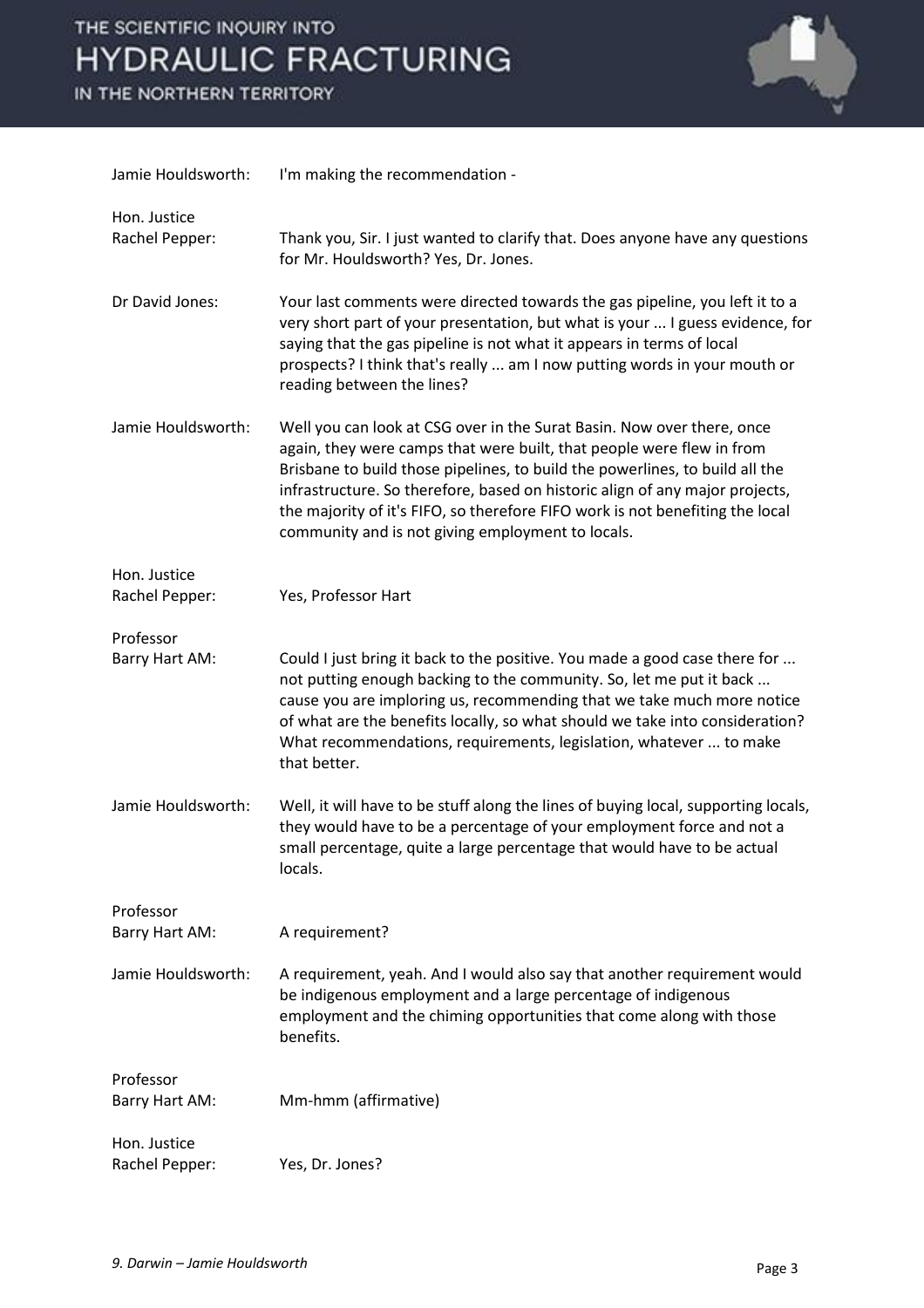

| Dr David Jones:                | Do you have any indication of what the ongoing workforce would be at the<br>INPEX plant when it actually gets running, because certainly we've seen<br>billion dollar plants and gas fields that are run by two people.                                                                                                                                                                                                                                                                                                                                                                                                                                                                                                                                                                                                                                          |
|--------------------------------|------------------------------------------------------------------------------------------------------------------------------------------------------------------------------------------------------------------------------------------------------------------------------------------------------------------------------------------------------------------------------------------------------------------------------------------------------------------------------------------------------------------------------------------------------------------------------------------------------------------------------------------------------------------------------------------------------------------------------------------------------------------------------------------------------------------------------------------------------------------|
| Jamie Houldsworth:             | They're talking about 500 people on a 24-rotating roster.                                                                                                                                                                                                                                                                                                                                                                                                                                                                                                                                                                                                                                                                                                                                                                                                        |
| Hon. Justice<br>Rachel Pepper: | Any further questions - Yes, Dr. Anderson.                                                                                                                                                                                                                                                                                                                                                                                                                                                                                                                                                                                                                                                                                                                                                                                                                       |
| Dr Alan Anderson:              | Yeah, thanks for your presentation. I'm just trying to think of what a FIFO<br>might look like in say Beetaloo? That's if the government wins the<br>moratorium and that's where it happens  you've got existing little towns<br>like Daly Waters and Elliot. What would be your recommendation, in terms<br>of providing labour force? Would it be to develop those towns so truly local<br>or would it be more to develop Katherine, Tennent Creek and have them the<br>FIFO? What are your thoughts there?                                                                                                                                                                                                                                                                                                                                                    |
| Jamie Houldsworth:             | Well, a little bit put on the spot, but I suppose the thing would be about<br>sustainability. Wherever you look, wherever you build, or wherever the<br>infrastructure is, can it be maintained and will it be used in the future after<br>the construction is done? One of the ones is Darwin LNG, when it was built<br>in the mid-90s. It's currently now getting built into a shopping centre, but it<br>sat vacant for years, old infrastructure was still left there  not anything left<br>at the camp. They'll say that when we had a big bit of land that we had all<br>the infrastructure that was there that then wasn't used. As soon a Darwin<br>LNG finished the -- plant was up and running it wasn't used anymore, it was<br>just a ghost. So, the building wherever it's going to be used in the best<br>interest of the community in the future. |
| Hon. Justice<br>Rachel Pepper: | Yes Ms. Coram                                                                                                                                                                                                                                                                                                                                                                                                                                                                                                                                                                                                                                                                                                                                                                                                                                                    |
| Ms Jane Coram:                 | Thank you for your presentation. I was very interested to hear about the<br>absence of local benefits to the community, but in our submissions, we've<br>also heard a lot about the potential negative impacts on the community<br>associated with the FIFO workforce; increased levels of crime, drugs,<br>prostitution, those sorts of things. Do you see any of that associated with<br>the FIFO workforce for INPEX?                                                                                                                                                                                                                                                                                                                                                                                                                                         |
| Jamie Houldsworth:             | I suppose my answer to that would be not that I am aware of. What my<br>answer today would be is the fact is as decided if you're fourteen hours and<br>you got to get up and go to work the next day, where are you going to get<br>the time? Where are you going to get the time to actually go out and do<br>anything else. Where are you going to get the time to actually support local<br>community?                                                                                                                                                                                                                                                                                                                                                                                                                                                       |
| Ms Jane Coram:                 | Thank you.                                                                                                                                                                                                                                                                                                                                                                                                                                                                                                                                                                                                                                                                                                                                                                                                                                                       |
| Hon. Justice<br>Rachel Pepper: | Sorry. Dr. Ritchie                                                                                                                                                                                                                                                                                                                                                                                                                                                                                                                                                                                                                                                                                                                                                                                                                                               |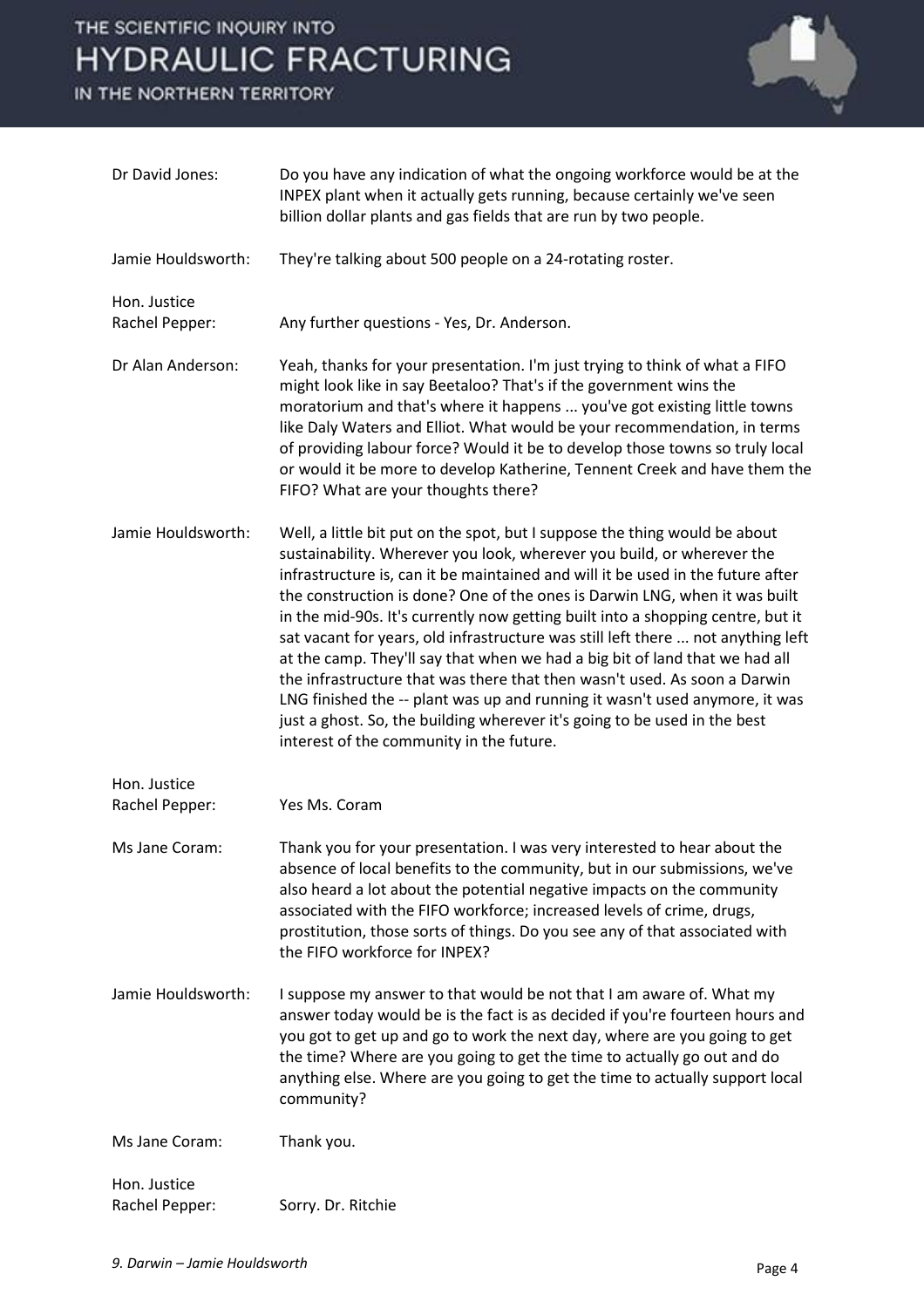

| Dr David Ritchie:              | Mr. Houldsworth, those of us who live here, we know that this whole<br>economy has been bust, so we're kinda used to it, so when this waterfront's<br>been built there's always people coming in from outside, the government<br>contracts usually have a like our content component so there are some<br>benefits from it, even if a lot of people are coming in from another town.<br>But what I gather from your submission is that it's not that we just don't get<br>benefits from this, but that there is actually sort of a social harm that comes<br>from these industries. If you were here for the previous presentation that<br>the idea of having the first thing is that you make sure that there is no harm<br>to a community before you then start looking at enhancements. Is that<br>pretty much what you are saying, that it's not just that we don't get a<br>benefit from it, but that we can actually do ourselves harm from this, there's<br>a negative - |
|--------------------------------|---------------------------------------------------------------------------------------------------------------------------------------------------------------------------------------------------------------------------------------------------------------------------------------------------------------------------------------------------------------------------------------------------------------------------------------------------------------------------------------------------------------------------------------------------------------------------------------------------------------------------------------------------------------------------------------------------------------------------------------------------------------------------------------------------------------------------------------------------------------------------------------------------------------------------------------------------------------------------------|
| Jamie Houldsworth:             | Yes, there is definitely a huge negative.                                                                                                                                                                                                                                                                                                                                                                                                                                                                                                                                                                                                                                                                                                                                                                                                                                                                                                                                       |
| Dr David Ritchie:              | Okay, and would you just  this is very valuable to us because your<br>experience is personal and from your friends and peers that are out in this.<br>How do you see  how has it manifested in your experience, in your sort of<br>social network; how's the harm sort of?                                                                                                                                                                                                                                                                                                                                                                                                                                                                                                                                                                                                                                                                                                      |
| Jamie Houldsworth:             | Well, as far as a little of the harm, a lot of it's from the rosters, the time<br>away, the time away from  and you can negate that by actually using<br>locals. So why should using a local work more  an actual proper localised<br>workforce, not a fake localised workforce. You're actually negating a lot of<br>those issues because they're going to be home every day, they're going to<br>be home every night, so therefore you're negating the fact that they're away<br>from families for long periods of time, that they've got a spouse that is<br>trying to raise their children, or raise their family, in what is normally a two<br>parents household that is now a single parent household because one<br>partner is away for a length, periods of time.                                                                                                                                                                                                       |
| Hon. Justice<br>Rachel Pepper: | Dr. Smith                                                                                                                                                                                                                                                                                                                                                                                                                                                                                                                                                                                                                                                                                                                                                                                                                                                                                                                                                                       |
| Dr Ross Smith:                 | Thank you very much for viewpoints and that the discussion about,<br>particularly FIFO workforces, and positives and negatives and that's very<br>much how the resource industry tends to be structured these days, but that<br>wasn't always the case. And in the history of resource industries in Australia,<br>localised resource based communities were very much a tradition. Do you<br>think there are examples where developing dedicated communities for<br>development in the new resource industry could be net beneficial?<br>Wouldn't you think that any large resource is going to have an<br>overwhelming negative outcome?                                                                                                                                                                                                                                                                                                                                      |
| Jamie Houldsworth:             | Probably the insight  there's going to get negatives and positives with all<br>the weight it goes, or whatever happens would if they, construction phases,<br>but at the end of the day we just have to make sure the positives far<br>outweigh the negatives and don't leave a negative impact for future<br>generations.                                                                                                                                                                                                                                                                                                                                                                                                                                                                                                                                                                                                                                                      |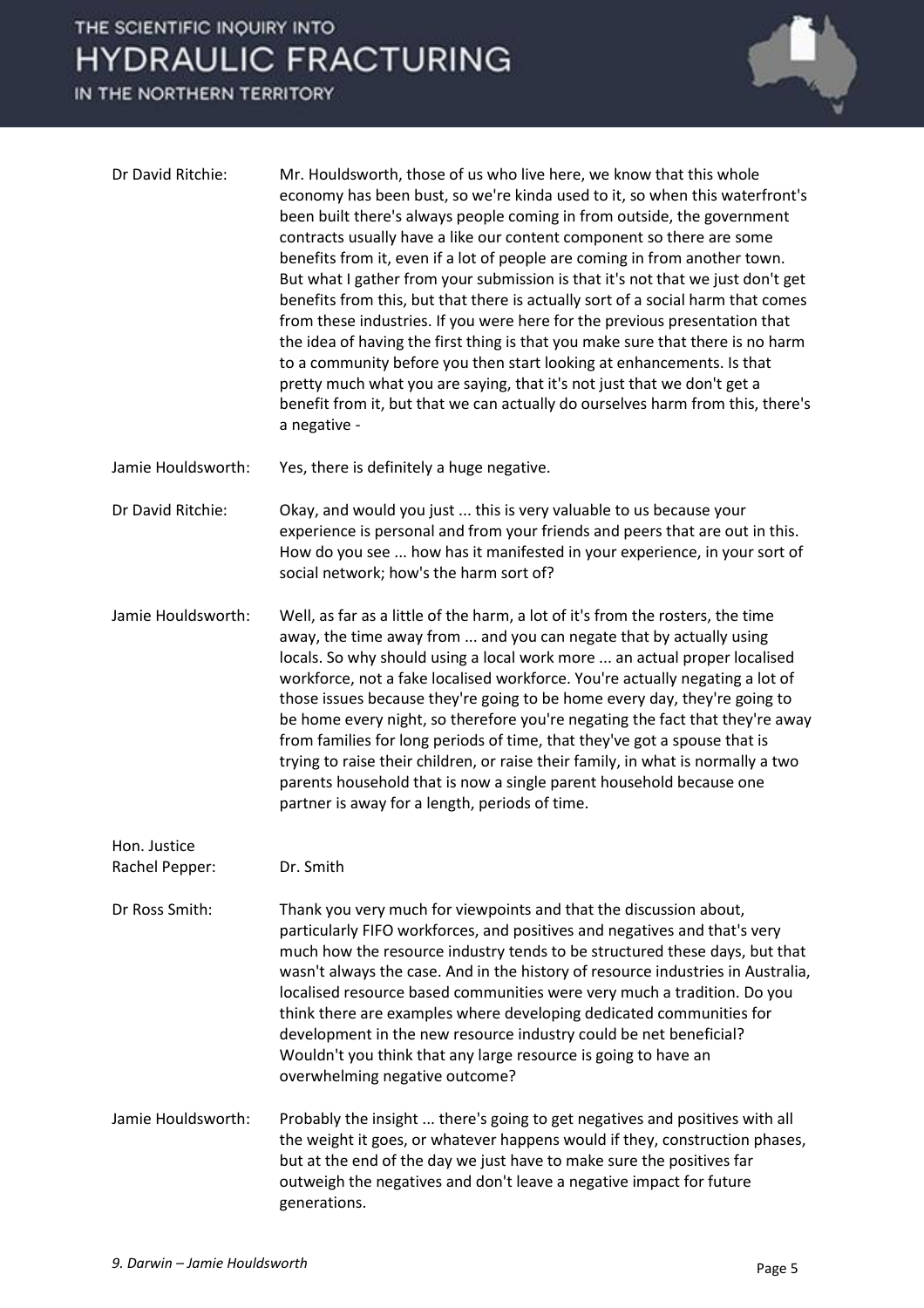

| Hon. Justice<br>Rachel Pepper: | What do you see as some of those positives?                                                                                                                                                                                                                                                                                                                                                                                                                                                                                                                                                                                                                                                                                                                                                  |
|--------------------------------|----------------------------------------------------------------------------------------------------------------------------------------------------------------------------------------------------------------------------------------------------------------------------------------------------------------------------------------------------------------------------------------------------------------------------------------------------------------------------------------------------------------------------------------------------------------------------------------------------------------------------------------------------------------------------------------------------------------------------------------------------------------------------------------------|
| Jamie Houldsworth:             | Some of the positives as in?                                                                                                                                                                                                                                                                                                                                                                                                                                                                                                                                                                                                                                                                                                                                                                 |
| Hon. Justice<br>Rachel Pepper: | You said there are always going to be negatives and positives. So, what are<br>the positives? Just generally from this industry.                                                                                                                                                                                                                                                                                                                                                                                                                                                                                                                                                                                                                                                             |
| Jamie Houldsworth:             | [crosstalk] The positives that I would look at is that if it was a localised<br>workforce you are actually using locals. You are actually upscaling your local<br>territories. You are actually going to bring more people to the territory to<br>actually live. So, this is all positives, obviously, and at the end whereas your<br>negatives are on your FIFO is when they fly in they don't spend any money,<br>there's a raft of people they don't know that they FIFO and they've admitted<br>to me that they haven't spent a dollar  some of them work in scrap base,<br>they haven't spent a dollar in any of the communities. They are on the<br>plane, into the bus, in the camp, from camp, on to the bus, back on the<br>plane, back in the Brisbane before they spent a dollar. |
| Hon. Justice<br>Rachel Pepper: | Yes, Dr Jones.                                                                                                                                                                                                                                                                                                                                                                                                                                                                                                                                                                                                                                                                                                                                                                               |
| Dr David Jones:                | We visited the big CSG(Coal Seam Gas) job operations last week and  was<br>speaking to the local councils this looked very  an issue. They also<br>seemed to be two weeks on, two weeks off, and one of the local - actually<br>told us that they should have the power in their jurisdiction to mandate the<br>working week. They should be able to say, they should not work on a<br>Sunday or whatever and so That was a really empowering theme in terms<br>of forcing a direction to the local community and also reducing the ease of<br>the FIFO workforce. What do you think about that kind of thing. The four<br>week one week is really punishing on people.                                                                                                                      |
| Jamie Houldsworth:             | Hmm Yes, but the other thing you have on that they got the similar thing<br>out there, it's a six day a week, Sunday is optional, you must have one<br>Sunday off every fortnight. So, virtually it's not actually forced either, to<br>have those Sundays off. It's not actually forced to actually not work those<br>days. So, I am not sure the actual example are you using, but the question<br>there would be what would they do on those days off, they are actually<br>interacting with local community and actually supporting local community<br>or they are sitting in camp doing stuff and in camps so therefor how will that<br>benefit local community?                                                                                                                        |
| Dr David Jones:                | We didn't actually receive much information about how are they interacting<br>with the local community. But I guess the council is trying to do as much as<br>they could do, try and put break on this type of fractions.                                                                                                                                                                                                                                                                                                                                                                                                                                                                                                                                                                    |